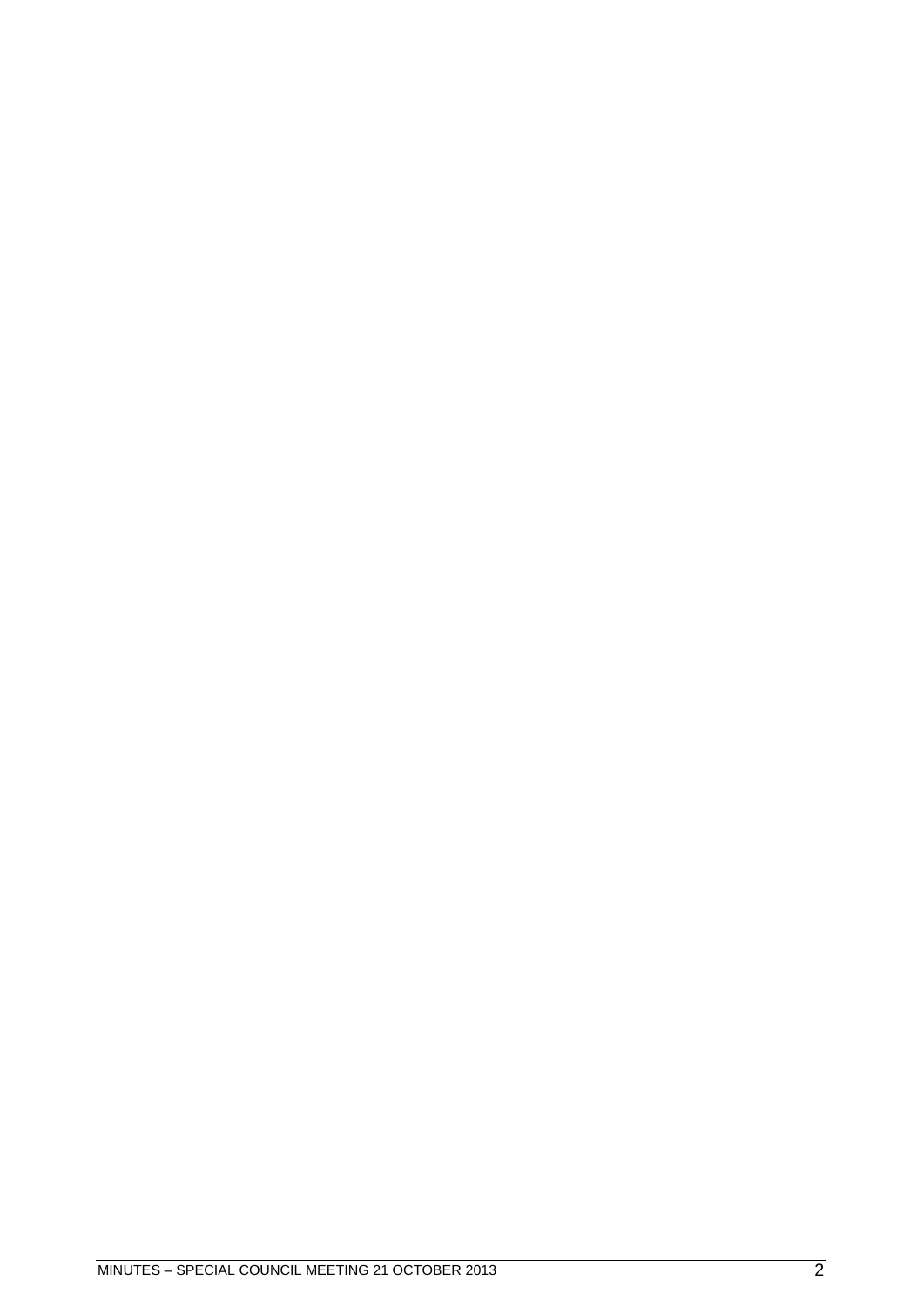#### **SHIRE OF YORK**

# **DISCLAIMER**

No responsibility whatsoever is implied or accepted by the Shire of York for any act, omission or statement or intimation occurring during Council meetings.

The Shire of York disclaims any liability for any loss whatsoever and howsoever caused arising out of reliance by any person or legal entity on any such act, omission or statement or intimation occurring during Council meetings.

Any person or legal entity who acts or fails to act in reliance upon any statement, act or omission made in a Council meeting does so at that person's or legal entity's own risk.

In particular and without derogating in any way from the broad disclaimer above, in any discussion regarding any planning application or application for a license, any statement or intimation of approval made by any member or Officer of the Shire of York during the course of any meeting is not intended to be and is not taken as notice of approval from the Shire of York.

The Shire of York notifies that anyone who has any application lodged with the Shire of York must obtain and should only rely on WRITTEN CONFIRMATION of the outcome of the application, and any conditions attaching to the decision made by the Shire of York in respect of the application.

RAY HOOPER CHIEF EXECUTIVE OFFICER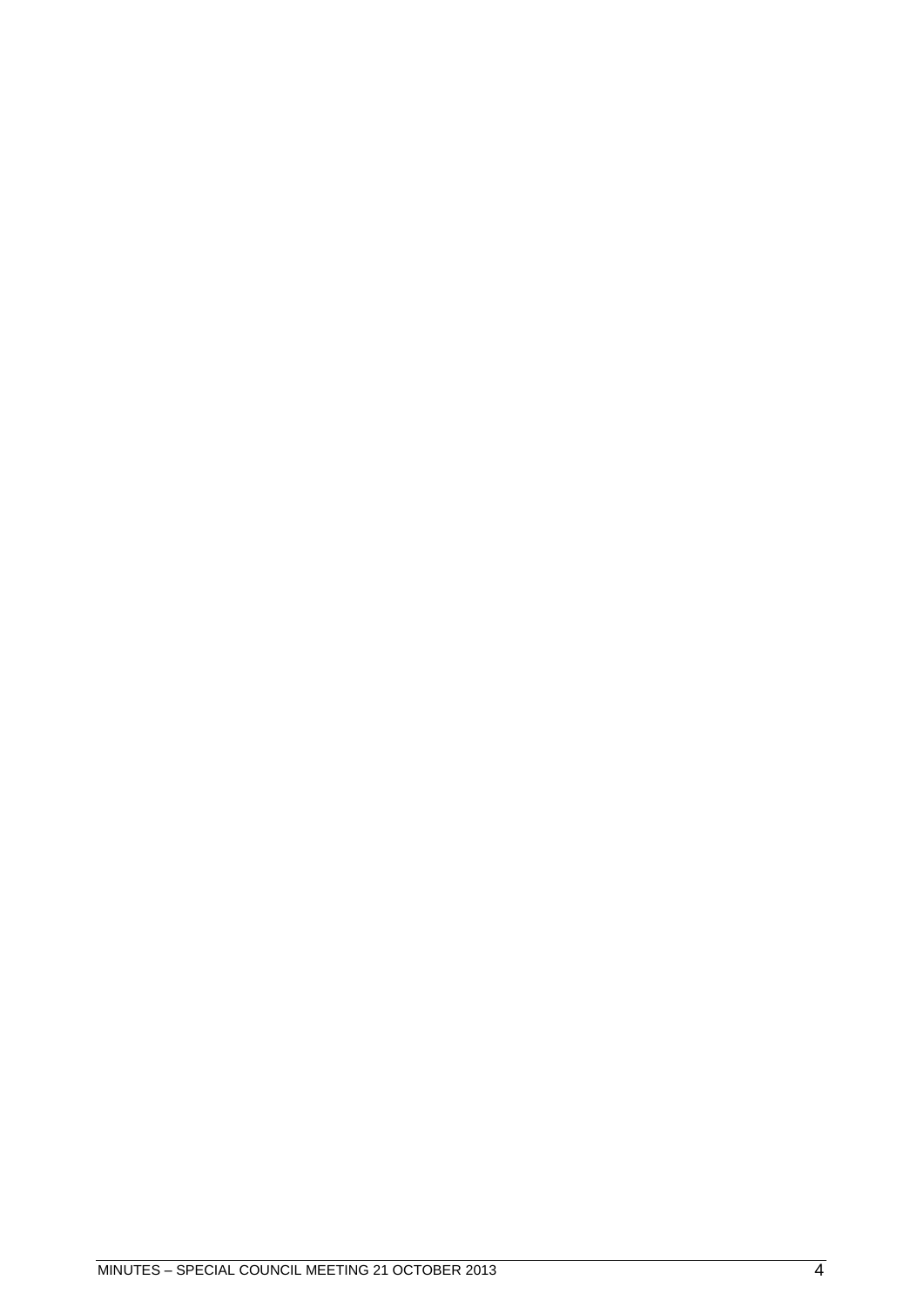# **Table of Contents**

| 1.           |                                                                      |  |
|--------------|----------------------------------------------------------------------|--|
| 1.1          |                                                                      |  |
| 1.2          |                                                                      |  |
| 2.           |                                                                      |  |
| 2.1          |                                                                      |  |
| 2.2          |                                                                      |  |
| 2.3          |                                                                      |  |
| 2.4          |                                                                      |  |
| 2.5          |                                                                      |  |
| 3.           |                                                                      |  |
| 3.1          |                                                                      |  |
| 3.2          |                                                                      |  |
| 3.3          |                                                                      |  |
| $\mathbf{A}$ |                                                                      |  |
| 4.1          |                                                                      |  |
| 4.2          |                                                                      |  |
| 4.3          |                                                                      |  |
| 4.4          | Appointment of Council Representatives to the South East Avon RTG 10 |  |
| 5.           |                                                                      |  |
| 6.           |                                                                      |  |
| 7.           |                                                                      |  |
|              |                                                                      |  |
| 8.           | ANNOUNCEMENTS BY PRESIDING MEMBER WITHOUT DISCUSSION 10              |  |
| 9            |                                                                      |  |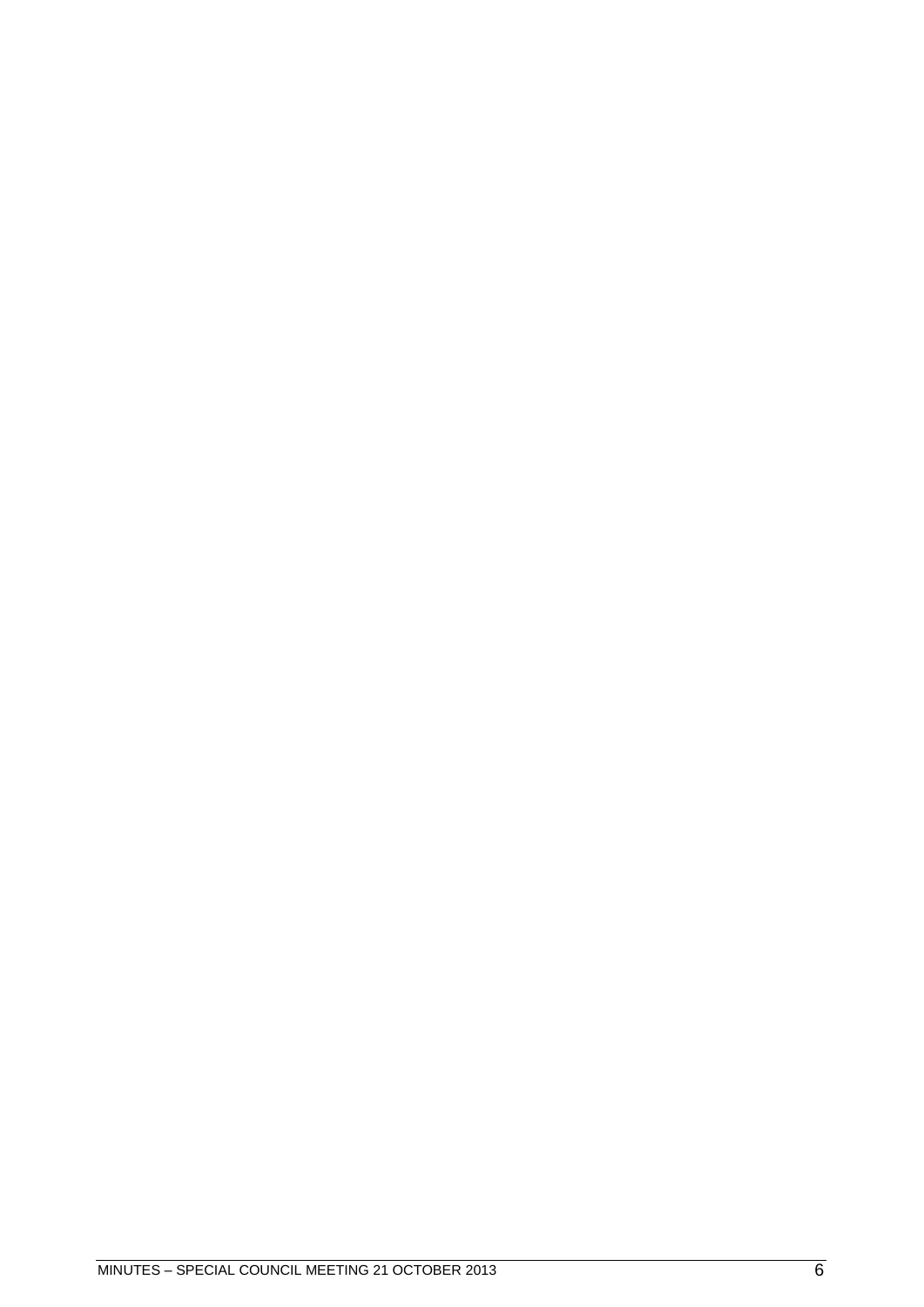

SHIRE OF YORK

#### THE SPECIAL MEETING OF THE COUNCIL HELD ON MONDAY, 21 OCTOBER 2013, COMMENCING AT 10.00AM IN COUNCIL CHAMBERS, YORK TOWN HALL, YORK

The York Shire Council acknowledges the traditional owners of the land on which this meeting will be held.

#### <span id="page-6-0"></span>**1. OPENING**

- <span id="page-6-1"></span>1.1 Declaration of Opening *The Chief Execuitve Officer welcomed all in attendance and declared the meeting open at 10.00am*
- <span id="page-6-2"></span>1.2 Announcement of Visitors *Gordon Marwick, Freeman of York*

#### <span id="page-6-3"></span>**2. ATTENDANCE**

- <span id="page-6-4"></span>2.1 Members *Cr Tony Boyle; Cr Mark Duperouzel; Cr Pat Hooper, Cr Denese Smythe; Cr Matthew Reid; Cr David Wallace*
- <span id="page-6-5"></span>2.2 Staff

*Ray Hooper, Chief Executive Officer, Tyhscha Cochrane, Deputy CEO; Jacky Jurmann, Manager Planning Services; Helen D'Arcy-Walker, Executive Support Officer*

- <span id="page-6-6"></span>2.3 Apologies *Nil*
- <span id="page-6-7"></span>2.4 Leave of Absence Previously Approved *Nil*
- <span id="page-6-8"></span>2.5 Number of People in Gallery at Commencement of Meeting *There were 16 people in the Gallery at the commencement of the meeting.*

#### <span id="page-6-9"></span>**3. SWEARING IN OF ELECTED MEMBERS**

<span id="page-6-10"></span>The Chief Executive Officer invited Mr Gordon Marwick, JP to perform the Swearing In Ceremony.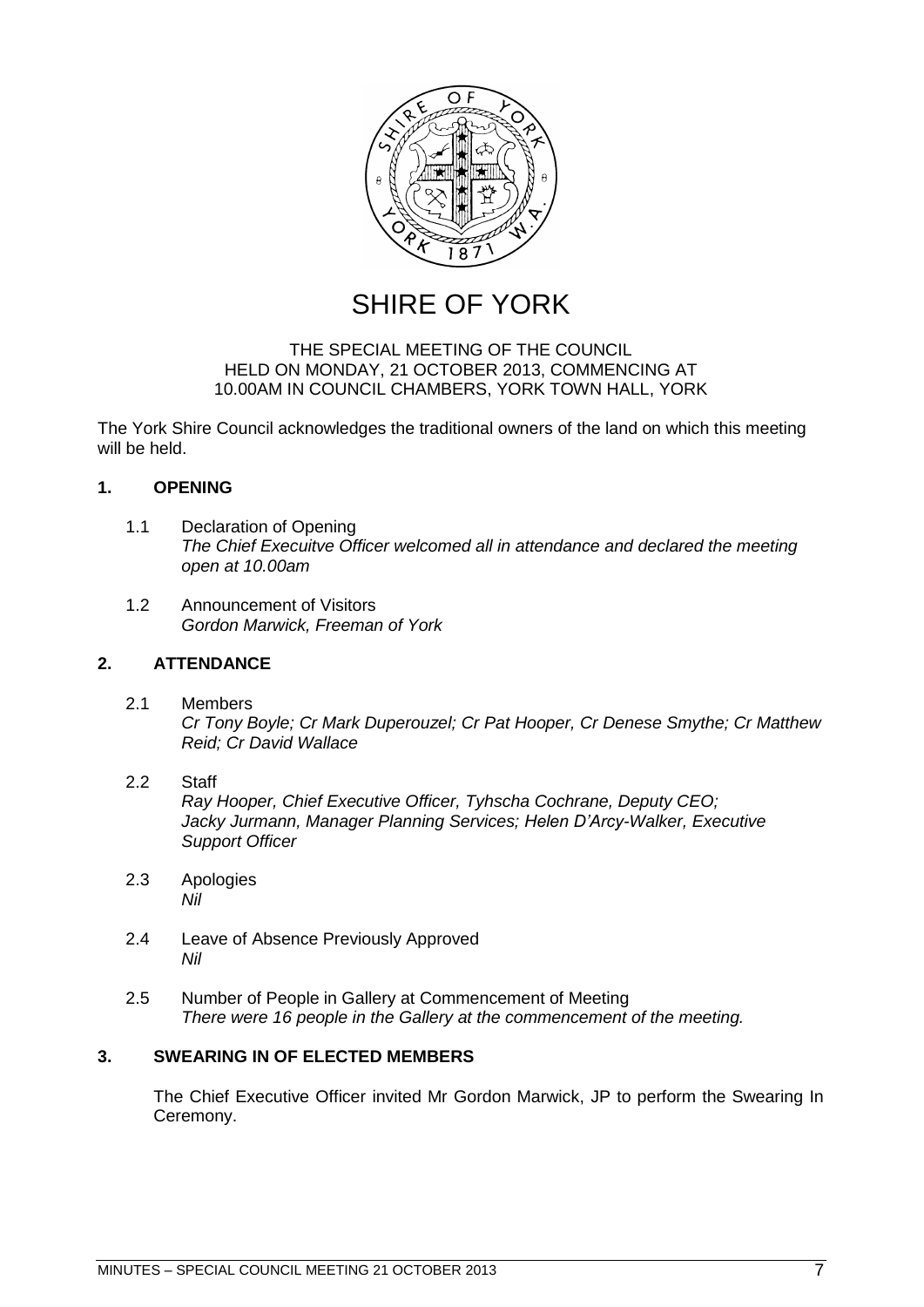3.1 Declaration of newly Elected Members

Cr Matthew Reid was sworn in Cr David Wallace was sworn in Cr Tony Boyle was sworn in

Mr Marwick congratulated all elected members and candidates.

<span id="page-7-0"></span>3.2 Nominations for Shire President

The Chief Executive Officer called for nominations for the position of Shire President.

Cr Tony Boyle nominated Cr Matthew Reid, seconded by Cr Pat Hooper.

Cr Matthew Reid accepted the nomination.

There being no further nominations Cr Reid was declared the Shire President for a two year term.

Mr Marwick performed the Swearing In ceremony.

Shire President, Cr Matthew Reid then presided over the meeting

<span id="page-7-1"></span>3.3 Nominations for Deputy Shire President

The Shire President called for nominations for the position of Deputy Shire President.

The Shire President, Cr Matthew Read nominated Cr Mark Duperouzel, seconded by Cr Tony Boyle.

Cr Mark Duperouzel accepted the nomination.

There being no further nominations Cr Duperouzel was declared the Deputy Shire President for a two year term.

Mr Marwick performed the Swearing In ceremony.

### <span id="page-7-2"></span>**4. APPOINTMENT OF COMMITTEES**

<span id="page-7-3"></span>4.1 Appointment of Audit Committee

Chief Executive Officer stated that all Councillors are on the Audit Committee.

Moved: Cr Hooper Seconded: Cr Duperouzel **Carried: 60** Seconded: 60

#### <span id="page-7-4"></span>4.2 Nominations as Council Representatives

#### **4.2.1 York Health Advisory Committee**

| <b>Representative:</b> | <b>Cr Matthew Reid</b> |
|------------------------|------------------------|
| Moved:                 | Cr Duperouzel          |
| Seconded:              | Cr Boyle               |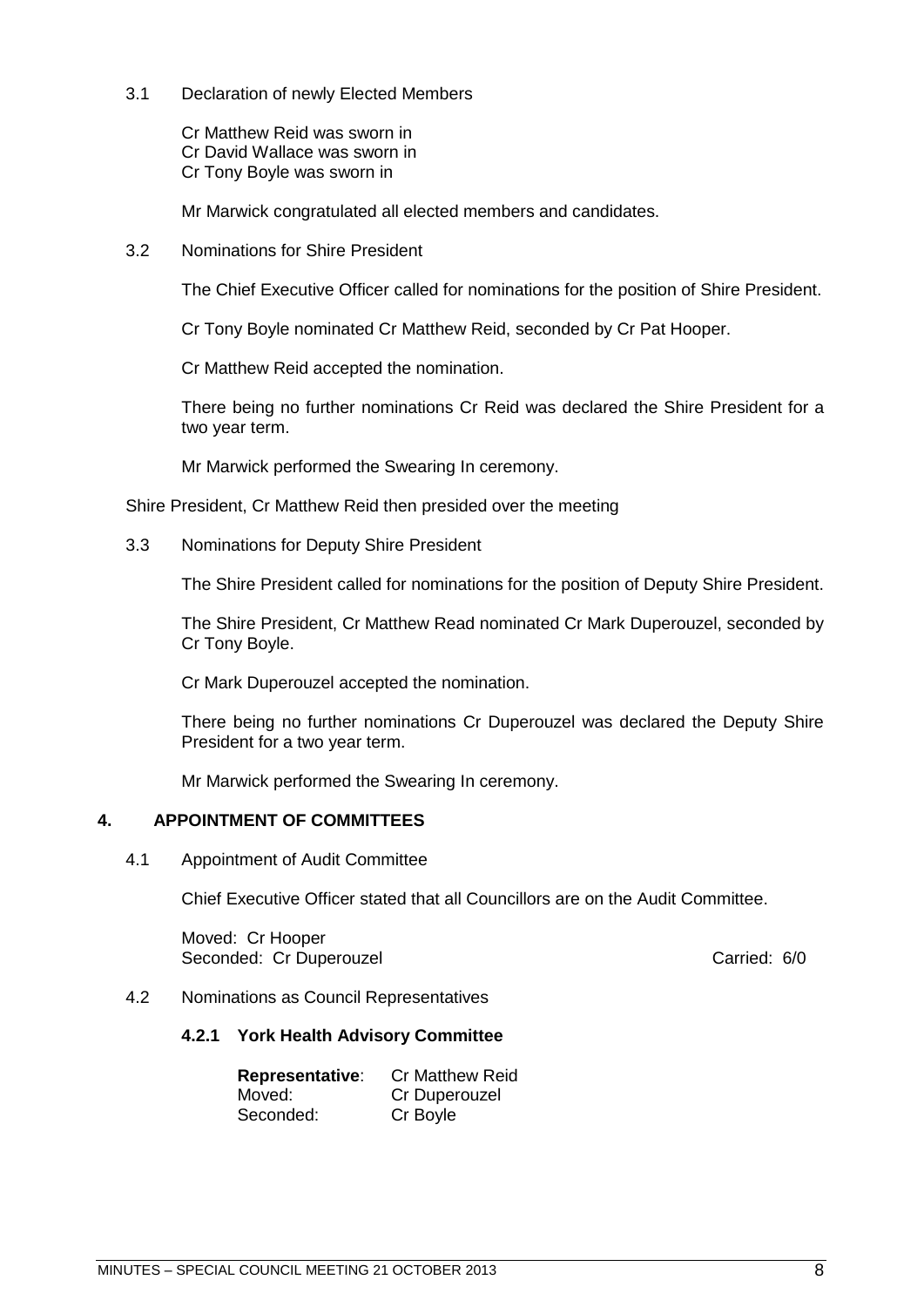#### **4.2.2 Avon Regional Roads Sub-Group**

| <b>Representative:</b> | Cr Mark Duperouzel |
|------------------------|--------------------|
| Moved:                 | Cr Reid            |
| Seconded:              | Cr Boyle           |

#### **4.2.3 York Community Resource Centre**

| <b>Representative:</b> | Cr Denese Smythe |
|------------------------|------------------|
| Moved:                 | Cr Boyle         |
| Seconded:              | Cr Hooper        |

#### **4.2.4 York Honours Reference Group**

| Representative: | Cr Pat Hooper |
|-----------------|---------------|
| Moved:          | Cr Boyle      |
| Seconded:       | Cr Duperouzel |

#### **4.2.5 Avon Midland Ward of WALGA**

| <b>Representative:</b> | Pat Hooper    |
|------------------------|---------------|
| Moved:                 | Cr Reid       |
| Seconded:              | Cr Duperouzel |

#### **4.2.6 Youth Advisory Committee**

| <b>Representative:</b> | Cr Mark Duperouzel |
|------------------------|--------------------|
| Moved:                 | Cr Reid            |
| Seconded:              | Cr Wallace         |

#### **4.2.7 District Emergency Management Committee (DEMC)**

**Representative:** Shire President, Cr Matthew Reid<br>Moved: Cr Boyle Cr Boyle<br>Cr Hooper Seconded:

#### **4.2.8 District Operations Advisory Committee (DOAC)**

| <b>Representative:</b> | Cr Tony Boyle |
|------------------------|---------------|
| Moved:                 | Cr Reid       |
| Seconded:              | Cr Duperouzel |

#### <span id="page-8-0"></span>4.3 Appointment of Emergency Services Recovery Co-Ordinator

Shire President, Cr Matthew Reid be the Emergency Services Recovery Co-Ordinator for the Shire of York.

<span id="page-8-1"></span>Deputy Shire President, Cr Mark Duperouzel be the Deputy Emergency Services Recovery Co-Ordinator for the Shire of York.

Carried: 6/0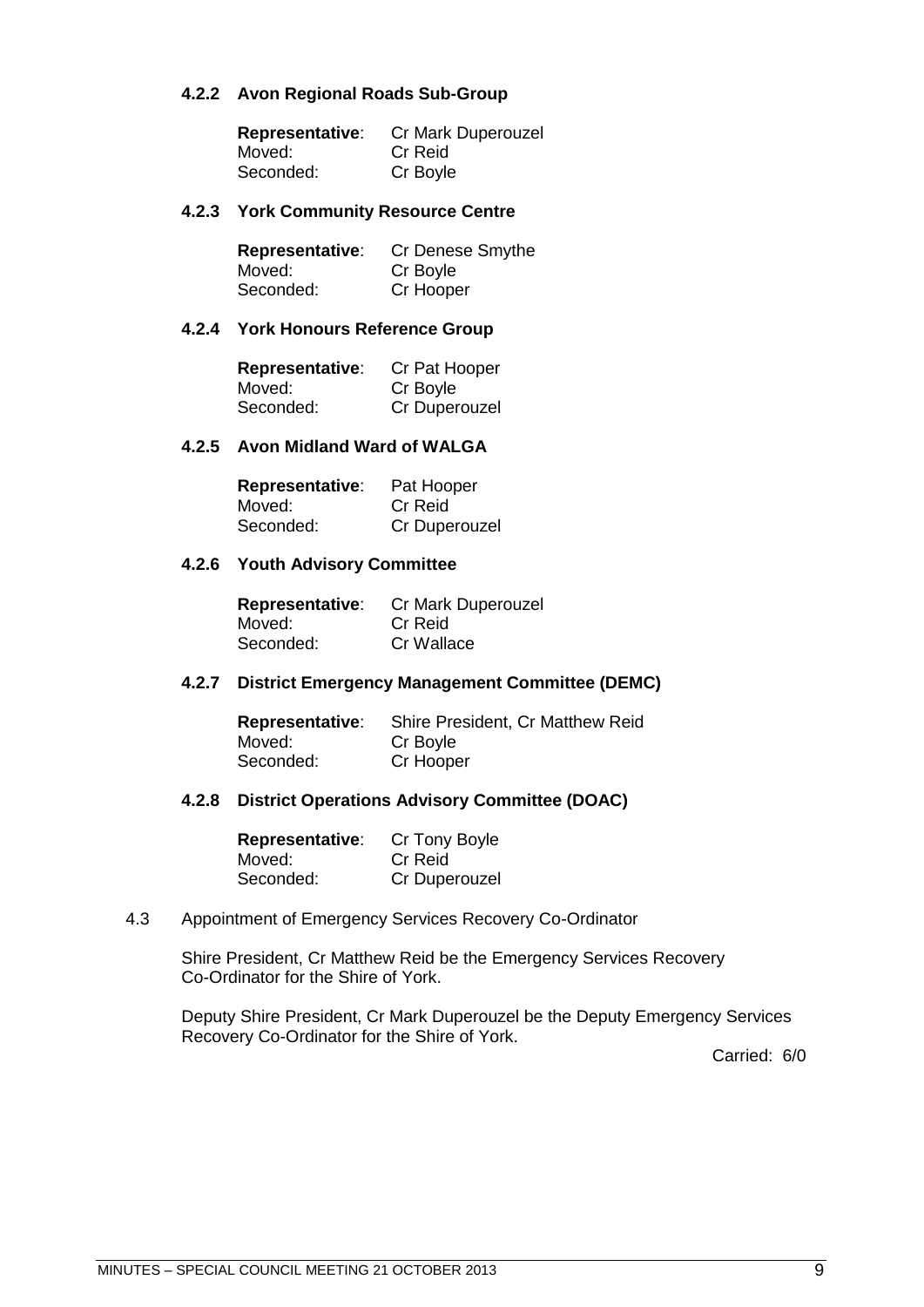4.4 Appointment of Council Representatives to the South East Avon RTG

| <b>Representative:</b> | Cr Pat Hooper |
|------------------------|---------------|
| Moved:                 | Cr Boyle      |
| Seconded:              | Cr Duperouzel |
| Moved:                 | Cr Hooper     |
| Seconded:              | Cr Smythe     |

That Cr Matthew Reid, Cr Mark Duperouzel and Cr Pat Hooper can be the representatives for the Shire of York on this committee.

Carried: 6/0

#### <span id="page-9-0"></span>**5. PUBLIC QUESTION TIME**

*Nil* 

- <span id="page-9-1"></span>**6. APPLICATIONS FOR LEAVE OF ABSENCE** *Nil*
- <span id="page-9-2"></span>**7. PETITIONS / PRESENTATIONS / DEPUTATIONS** *Nil*

#### <span id="page-9-3"></span>8. **ANNOUNCEMENTS BY PRESIDING MEMBER WITHOUT DISCUSSION**

Cr Matthew Reid thanked everyone for being here to support the new York Shire Council. I am honoured to be standing here in front of you. I welcome this opportunity to stand before you and speak about something that I am truly passionate about and that is York and the surrounding areas.

York has a rich history. I am proud of the fact that both Dayna and my families have been part of this, both past and present. I believe strongly in York and the surrounding area, hence I call it home and have established a thriving business that contributes greatly to the community. I have been blessed by having a wonderful family and living in this community which has availed me many opportunities, in sport, community groups, associations and making many wonderful friends, for which I am very grateful.

The York area has been led by many people throughout its history and all have added to the wonderful mosaic that we call home. Each and every one has put their heart and soul into their role with the sole intention to improve the Shire of York for all the community members both now and the future. I am buoyed by being in this position and am excited by the opportunity of representing all the community members, and working with you to continue to grow and develop York and the surrounding areas.

On behalf of all SIX Councillors we would like to state:

- We believe in Open Honest and Accessible local government
- We believe in Open Communication between York's Council and Residents
- We will listen to and represent the interests of York's residents
- We are a council with vision and enthusiasm that will plan and develop strategies to enable York to flourish and fulfil its potential without damaging our distinctive and valuable heritage
- We believe in a vibrant, diverse community working together respecting our differences to create a place of opportunity where all residents have a sense of belonging, being heard and being valued
- We are a cohesive and effective Council

Thank you again for this opportunity to speak to you today and I look forward to the challenges ahead. Please feel welcome to contact me at any time to raise any issues that you feel are important to you and our community.